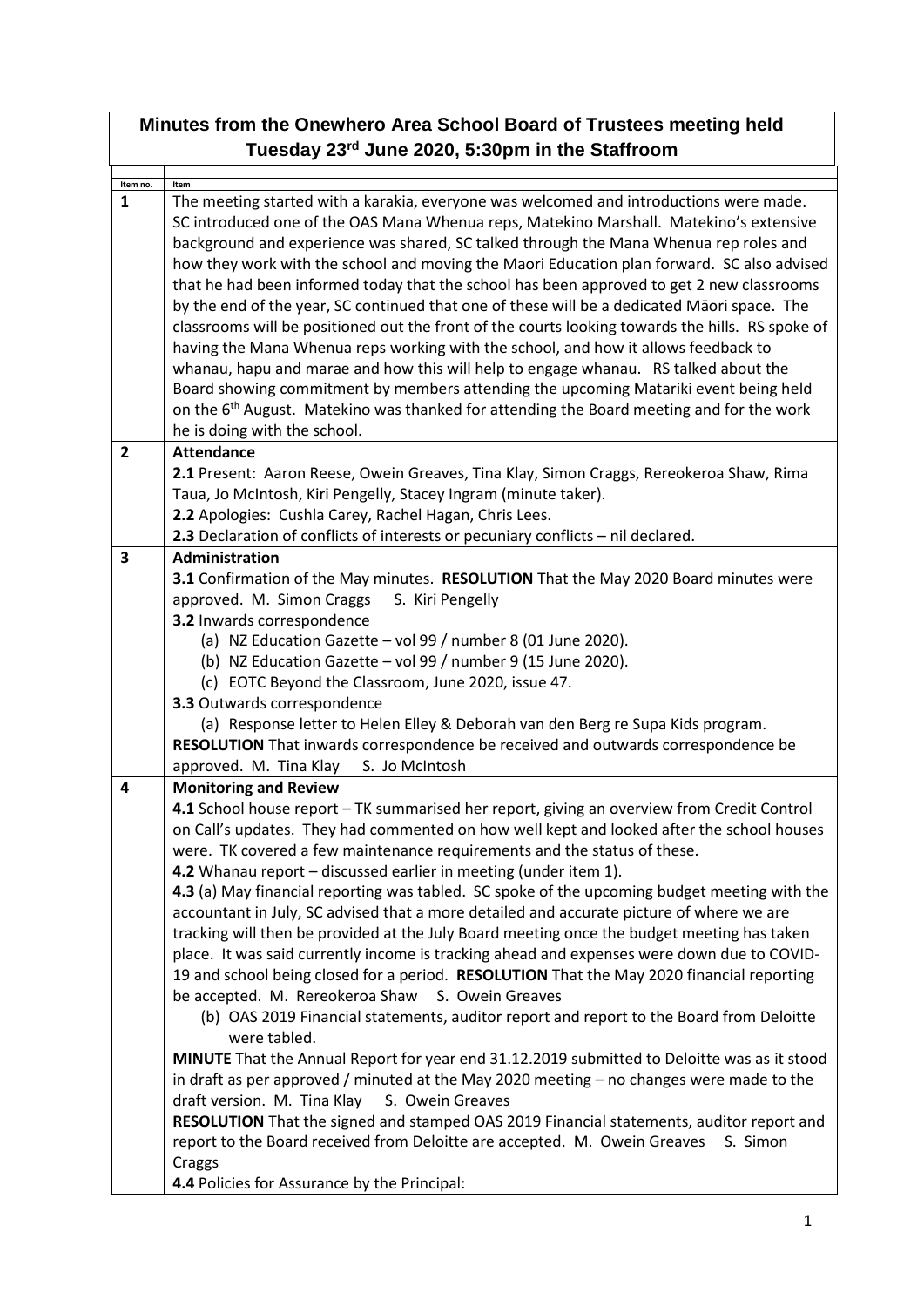|              | (a) Abuse Recognition and Reporting $-$ SC assured this policy, advising there were no                                      |
|--------------|-----------------------------------------------------------------------------------------------------------------------------|
|              | issues.                                                                                                                     |
|              | (b) Digital Technology and Cyber safety - SC advised that there were no issues with the                                     |
|              | policy and no breaches, however on a whole he thought there needed to be a tidy up                                          |
|              | of digital citizenship.                                                                                                     |
|              | (c) Evacuation Procedure/Emergency Kit - SC assured policy and advised that there was a                                     |
|              | lockdown drill scheduled for Monday, it was said that this should be completed early                                        |
|              | in the year as typically that's when we have new staff / students.                                                          |
|              | 4.5 Health & Safety reporting.                                                                                              |
|              | (a) The June H&S reporting was tabled - JM and CL were not able to attend the last H&S                                      |
|              | meeting and it was requested that calendar invites be sent for the remainder of the year.                                   |
|              | There was a discussion around the teacher who had not turned up for the road patrol crossing                                |
|              | duty, SC advised that he has addressed this, it was a one off. AR asked what happened on that                               |
|              | day with no teacher present. SC advised that the students had been instructed to wait for a                                 |
|              | staff member and if the teacher doesn't turn up to get an SLT member.                                                       |
|              | The incident involving the student who had removed his eye protective wear when welding in                                  |
|              | an automotive class was discussed. SC confirmed that the student had been trained on                                        |
|              | protective wear and that he had also put extra safety precautions in place. SC advised that                                 |
|              | any further breaches from this student will result in the student being removed from this                                   |
| class.       |                                                                                                                             |
|              | (b) The Injury and Incident reporting for May was tabled, there were no questions raised                                    |
| around this. |                                                                                                                             |
|              | RESOLUTION That the Health & Safety reporting be received.                                                                  |
|              | 4.6 Overnight & potentially hazardous activities / trips:                                                                   |
|              | (a) Level One Physical Education trip $(12 - 13th$ August 2020), teacher in charge: Justine                                 |
|              | Wootton. JM advised that she and CL had reviewed the trip documentation and their                                           |
|              | recommendation was to approve the trip on the proviso that volunteers have a                                                |
|              | current police vet and appropriate driver's license. RESOLUTION: This trip is                                               |
|              | approved on the basis that the recommendation made by JM/CL as detailed above is                                            |
|              | complied with. M. Simon Craggs<br>S. Tina Klay                                                                              |
|              | 4.7 Action list from May meeting.<br>(a) KP will be meeting with RB to get some training and information on School Docs and |
|              |                                                                                                                             |
|              | the implementation of change to policy. The policy amendments from the May<br>meeting will then be submitted.               |
|              | (b) JM confirmed she had updated the test results in Safe 365 system however this had                                       |
|              | no impact on the percentage. JM talked of identifying formal training and experience                                        |
|              |                                                                                                                             |
|              | of Board members to update the system with this information.                                                                |
|              | (c) SC to provide an update to the Board around the Life Skills program in his monthly                                      |
|              | reporting. SC confirmed he had communicated the program and purpose to the                                                  |
|              | school community.                                                                                                           |
|              | (d) SC advised that the procedures for the clay bird shooting proposal had been prepared                                    |
|              | and were ready to go to the next H&S meeting for review.                                                                    |
|              | (e) It was reported that the PLG journals distributed to the Board in place of the request                                  |
|              | for a Play Based and Learner Agency plan for 2020 / update year to date did not help                                        |
|              | from a Board perspective. The Board would like to see the actual plan and feedback                                          |
|              | from Bek Galloway visits as to how these programs are progressing within the school                                         |
|              | to understand the effect on student achievement.                                                                            |
| (f)          | SC tabled an update around the out of zone enrolment numbers for the 2021 school                                            |
|              | year. SC talked through his proposal and it was agreed to offer 30 spaces.                                                  |
|              | RESOLUTION: That OAS offer up to 30 out of zone places (excluding year 8 where no                                           |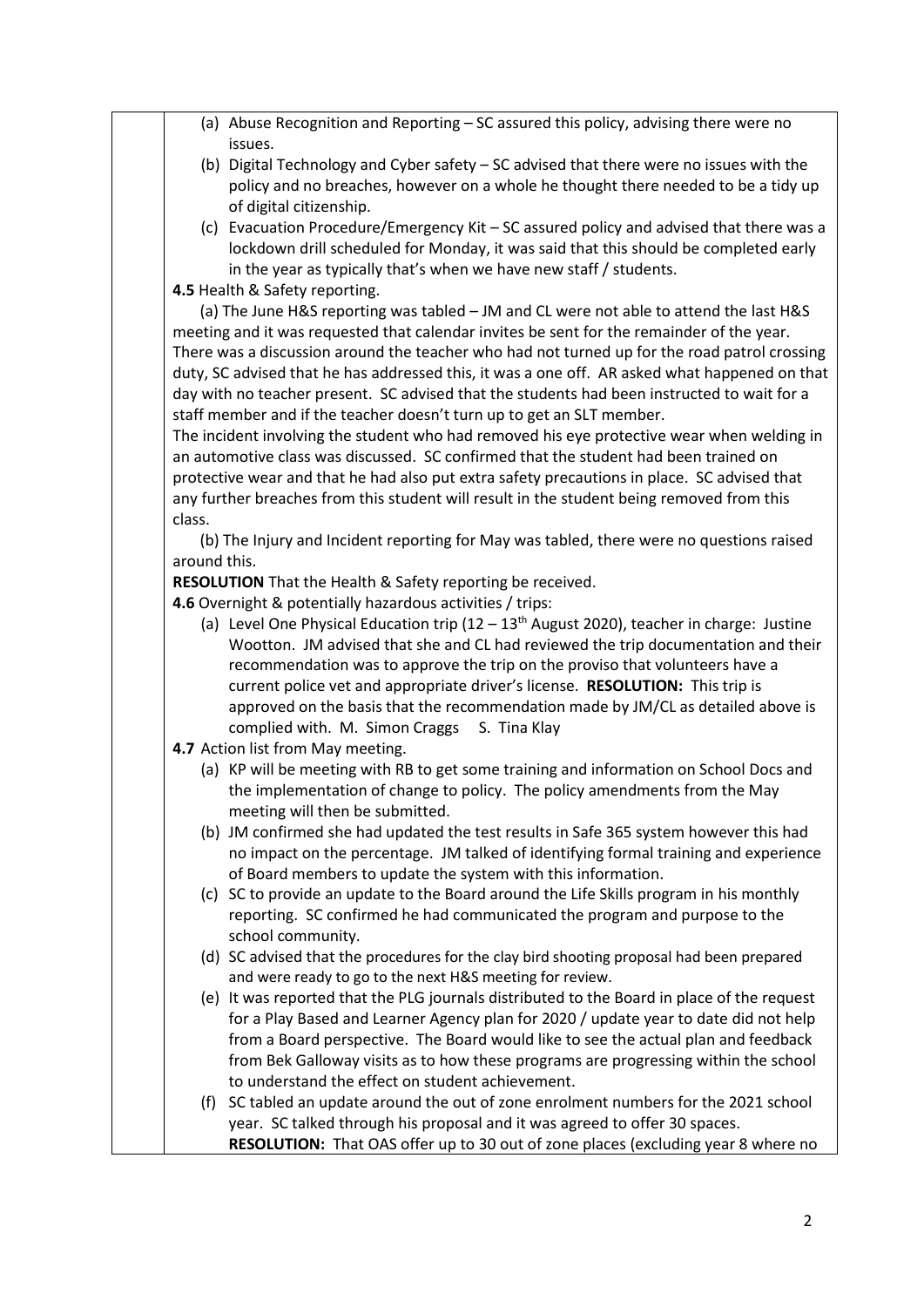|   | places are available) for the 2021 school year. M. Rereokeroa Shaw<br>S. Simon                                                                                                              |
|---|---------------------------------------------------------------------------------------------------------------------------------------------------------------------------------------------|
|   | Craggs                                                                                                                                                                                      |
|   | 4.8 General                                                                                                                                                                                 |
|   | (a) The roll return submitted to MOE for June 2020 was tabled. SC advised that the roll                                                                                                     |
|   | was at 535, slightly down on 1 <sup>st</sup> March by 4 students. SC advised that there is still a                                                                                          |
|   | few new entrants to start this year. SC also advised that senior students were more                                                                                                         |
|   | likely to stay in school with fewer job opportunities due to COVID-19.                                                                                                                      |
|   | (b) SC provided an update on the 5YA plan. He advised that the project in the hub had                                                                                                       |
|   | been completed and the latest project (art room and music room) had been                                                                                                                    |
|   | completed last term. SC advised the next 5YA project involved a redo of the tech                                                                                                            |
|   | room and also the gym/hall space (redoing the roof). SC continued that these would                                                                                                          |
|   | hopefully be started this year, with one being finished and the other completed over                                                                                                        |
|   | the Christmas holiday period. This will finalise the current 5YA projects and then a                                                                                                        |
|   | new 5 year round will start. There was more discussion around how the 5YA and                                                                                                               |
|   | 10YPP work. AR talked of the new classrooms that SC had mentioned earlier in the                                                                                                            |
|   | meeting and how its great getting these however we don't want to eat in to the grass                                                                                                        |
|   | areas. KP advised that the school did have a limited amount of footprint space. AR                                                                                                          |
|   | talked of 2 storey options to minimize impact on the school grounds.                                                                                                                        |
|   | SC tabled his Energy Efficiency Solution document and talked through the options                                                                                                            |
|   | given. SC advised that the school can apply for funding for LED lighting. There was                                                                                                         |
|   | discussion around this and it was agreed SC should progress as per his proposal /                                                                                                           |
|   | recommendation.                                                                                                                                                                             |
|   | (c) The donations scheme for 2021 was discussed. SC advised that this required Board                                                                                                        |
|   | approval every year to opt in to the scheme. SC said he had gone out to the                                                                                                                 |
|   | community for feedback however he had not received any. There was a brief                                                                                                                   |
|   | discussion. RESOLUTION: The Board agree to opt in to the MOE Donations Scheme for                                                                                                           |
|   | the 2021 school year. The Board and school understand that by doing this it means the                                                                                                       |
|   | school must not ask students' families and whanau for donations, except for overnight                                                                                                       |
|   | camps. M. Simon Craggs<br>S. Rereokeroa Shaw                                                                                                                                                |
|   | (d) SC spoke of the leadership course scheduled for term 3, the initial proposed grant                                                                                                      |
|   | amount required for the trip is now less than what had been presented at a previous                                                                                                         |
|   | meeting and therefore required an updated resolution. RESOLUTION: That an                                                                                                                   |
|   | application be made to Pub Charity Limited for a grant of \$3,826.09 +GST, for the                                                                                                          |
|   | course fees for the Hillary Outdoors Leadership Week on Great Barrier island in the                                                                                                         |
|   | term 3 school holidays. M. Jo McIntosh<br>S. Tina Klay                                                                                                                                      |
| 5 | <b>Strategic decisions</b>                                                                                                                                                                  |
|   | 5.1 Policies for review:                                                                                                                                                                    |
|   | (a) Staff Leave policy – no changes were identified for this policy.                                                                                                                        |
|   | (b) Employer Responsibility Policy - no changes were identified for this policy.                                                                                                            |
| 6 | <b>Strategic discussions</b>                                                                                                                                                                |
|   | 6.1 The Principal's report was tabled. SC asked if anyone had any questions. There was a                                                                                                    |
|   | discussion around the lack of feedback to the community about the local curriculum progress.                                                                                                |
|   | It was said that a lot had been completed on the Maori Education plan however there didn't                                                                                                  |
|   | appear to be much around the rest of it that anyone had seen. The feedback from the                                                                                                         |
|   | community had been a long time ago now and people needed to know what had progressed /                                                                                                      |
|   | been developed as a result of their feedback. SC advised that this was being finalised and JL<br>had worked on over lock down. It was highlighted that it was key to communicate even if at |
|   | this stage it was that there is a lot going on behind the scenes and that finalised information                                                                                             |
|   | was coming and when. The information gathering and the presentation back to the                                                                                                             |
|   | community in terms of their feedback had been completed 5 <sup>th</sup> Nov last year, there needed to                                                                                      |
|   | be an update. There was disappointment expressed around the missing register of attendees                                                                                                   |
|   |                                                                                                                                                                                             |